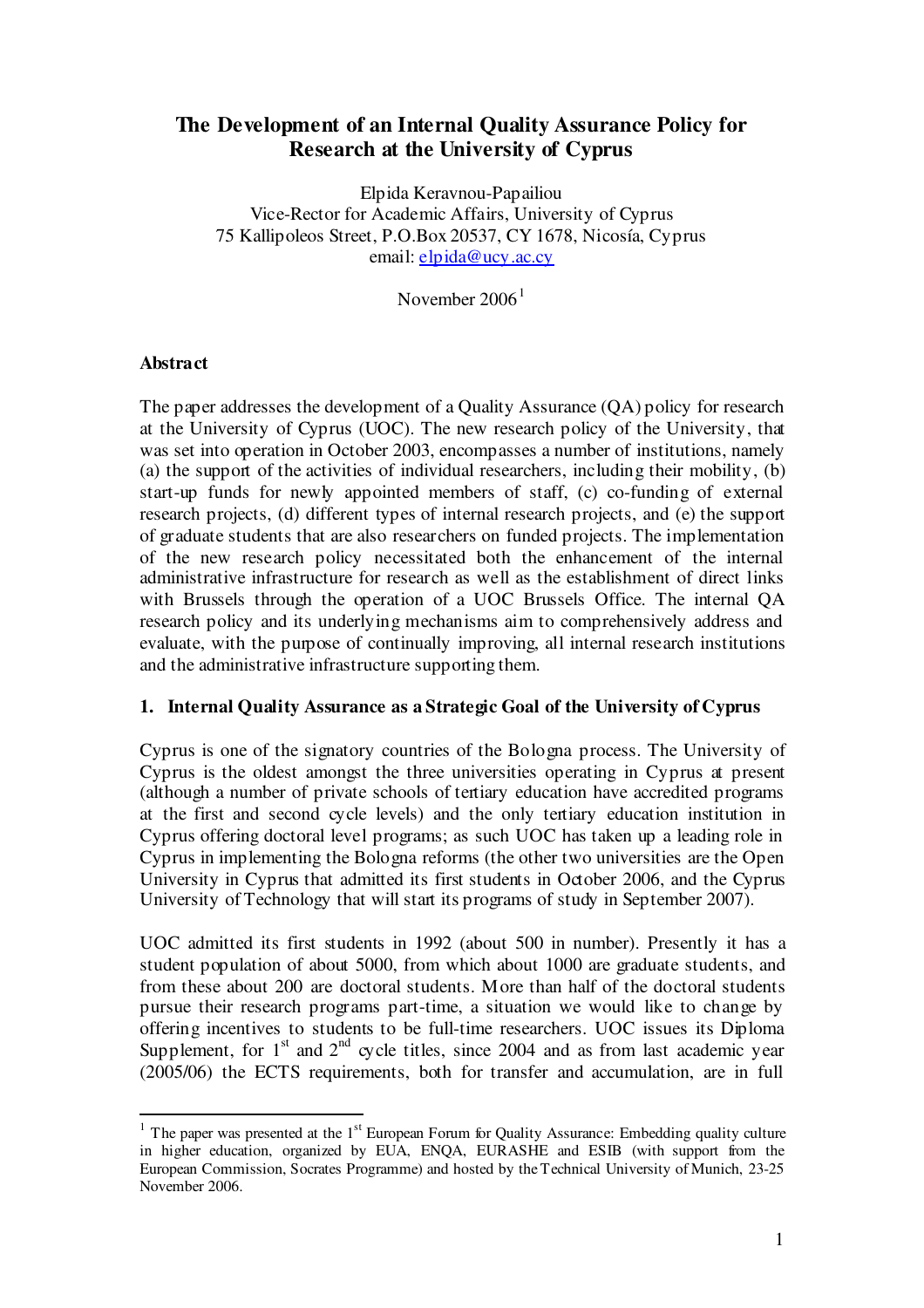operation for all programs of the University. These major reforms were accepted with relative ease, although considerable effort was required for their actual implementation [1].

The University attaches particular importance to the development of its internal quality culture. In 2000 it appointed three member committees of external experts to evaluate its departments. In 2001 it went through EUA's institutional evaluation with a follow-up evaluation in 2004. The evaluation of departments by external experts is in the process of being institutionalized with the purpose of applying it every 4-5 years. The next evaluation is planned for 2007.

The need to develop a comprehensive internal QA policy, supported by appropriate quality indicators and including continuous feedback mechanisms was pointed out during the EUA evaluation and follow-up. It is now a major strategic goal of the University. The internal QA policy under development is based on the Bergen standards and guidelines for QA in the European Higher Education Area (EHEA) [2]. Moreover, EUA's QA proposals, in particular the proposed quality indicators for research [3] have been adopted. In addition, UOC collaborates with the Ministry of Education and Culture in establishing national legislation governing the operation of external QA processes, through a national QA Agency. The proposed national QA Agency will be responsible for the external evaluation of all tertiary education institutions, both state and private. In addition, it will evaluate the provision of transnational education in Cyprus by foreign institutions, and by Cypriot institutions abroad.

It is important to stress that in order to create and enhance the sought internal quality culture, the processes that implement the QA policy must be incorporated in a seamless fashion, so that they become fundamental and integral aspects of the processes they evaluate. This way they are not conceived as additional, unnecessary overhead. Otherwise, the whole attempt will defeat itself. In particular, the raw data for the quality indicators should be acquired in a way that is not causing extra effort on the part of the researchers and departmental units.



Figure 1 High Level Conception of Education Provision and the Conducting of Research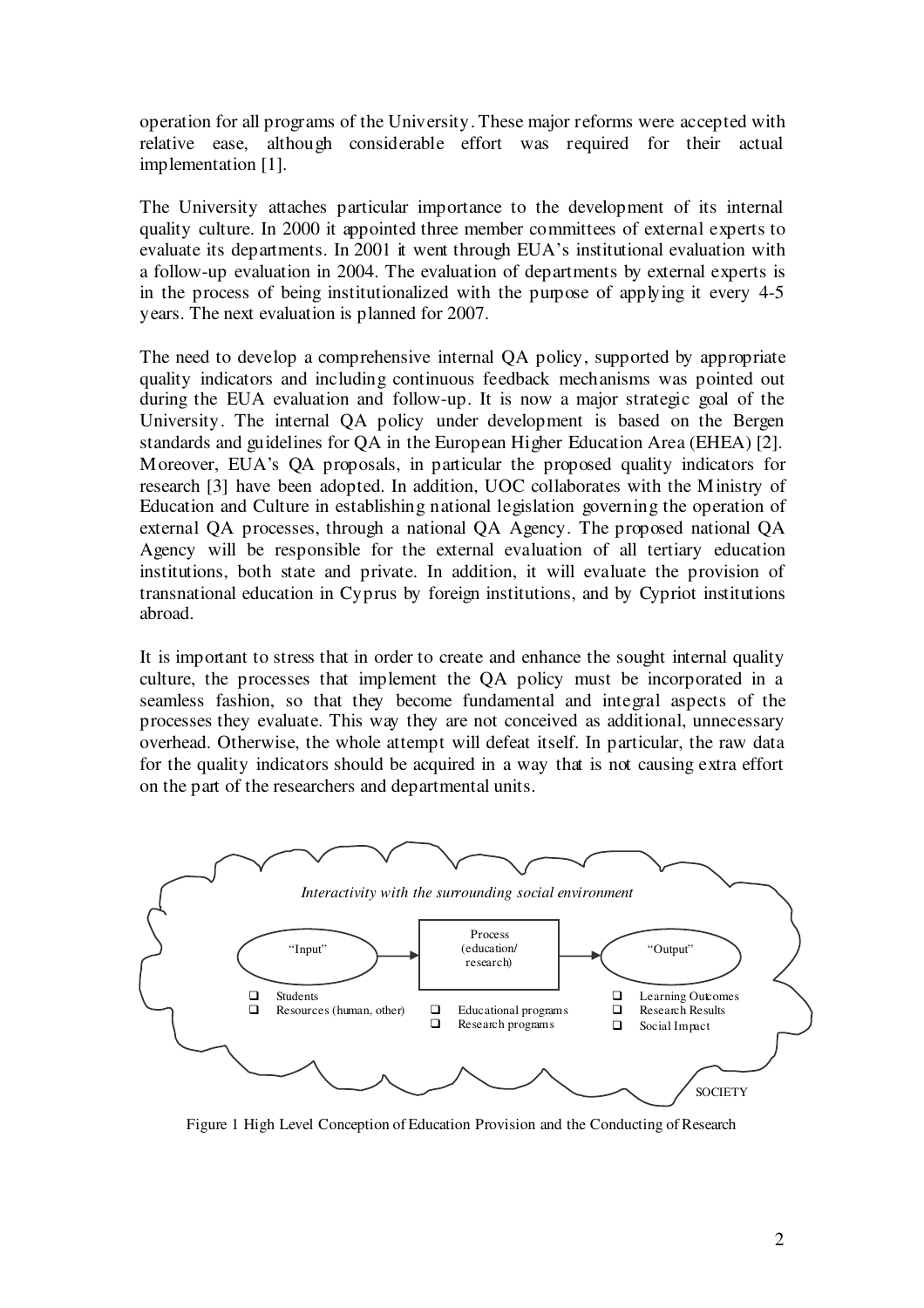### **2. Enhancing University Autonomy and Self-Awareness**

Higher education provision and the conducting of research are interactive processes that influence, and are influenced by, the social environment (see Fig. 1). An internal QA policy enhances the autonomy of the institution, since through its application the processes of the institution become more transparent including the explication of the constraints and difficulties that the institution faces. Moreover, the "output" of the institution becomes a direct function of the utilization of its available resources. Thus the internal QA makes the institution more accountable to its society. This in turn strengthens the confidence of the society in the institution, enhancing its autonomy.

An internal QA policy should aim to strengthen the university's self-awareness regarding its educational and scientific provision. Self-awareness implies the detection of problems and weaknesses through the application of objective mechanisms of diagnosis. Self-awareness is a precondition to improvement. Thus, the QA processes, lead to actions for improvement. The effectiveness or not of such actions will transpire in due course, by feeding back the relevant data/observations into the two step cycle "Diagnosis-Rectification". Consequently the application of the relevant QA processes and actions should be on a continuous basis (see Fig. 2) in order to succeed in sustaining quality enhancement.



Figure 2 Continuous Enhancement of Quality through a Repetitive Process of Objective Selfawareness and Improvement

# **3. Research Institutions at the University of Cyprus**

The research policy of the University of Cyprus, that was set into action in October 2003, and it is implemented by the Research Committee<sup>2</sup>, includes the following institutions:

(a) *Support of research activities of individual researchers, including their mobility*. Individual members of academic staff can claim annual support for their research activities ranging from 3,500 to 7,500 Euro. The amount allocated is based on the evaluation of the applicant's research profile of the last three years. The evaluation is carried out by the Research Committee of the University as explained below. In 2005 about 53% of the internal research funds of the University were used for this purpose (see Fig. 3). The sustainability of this particular research institution through state

 $2^{2}$  The Research Committee reports directly to the Senate. It is composed of an academic representative from each Faculty and is chaired by the Vice-Rector for Academic Affairs.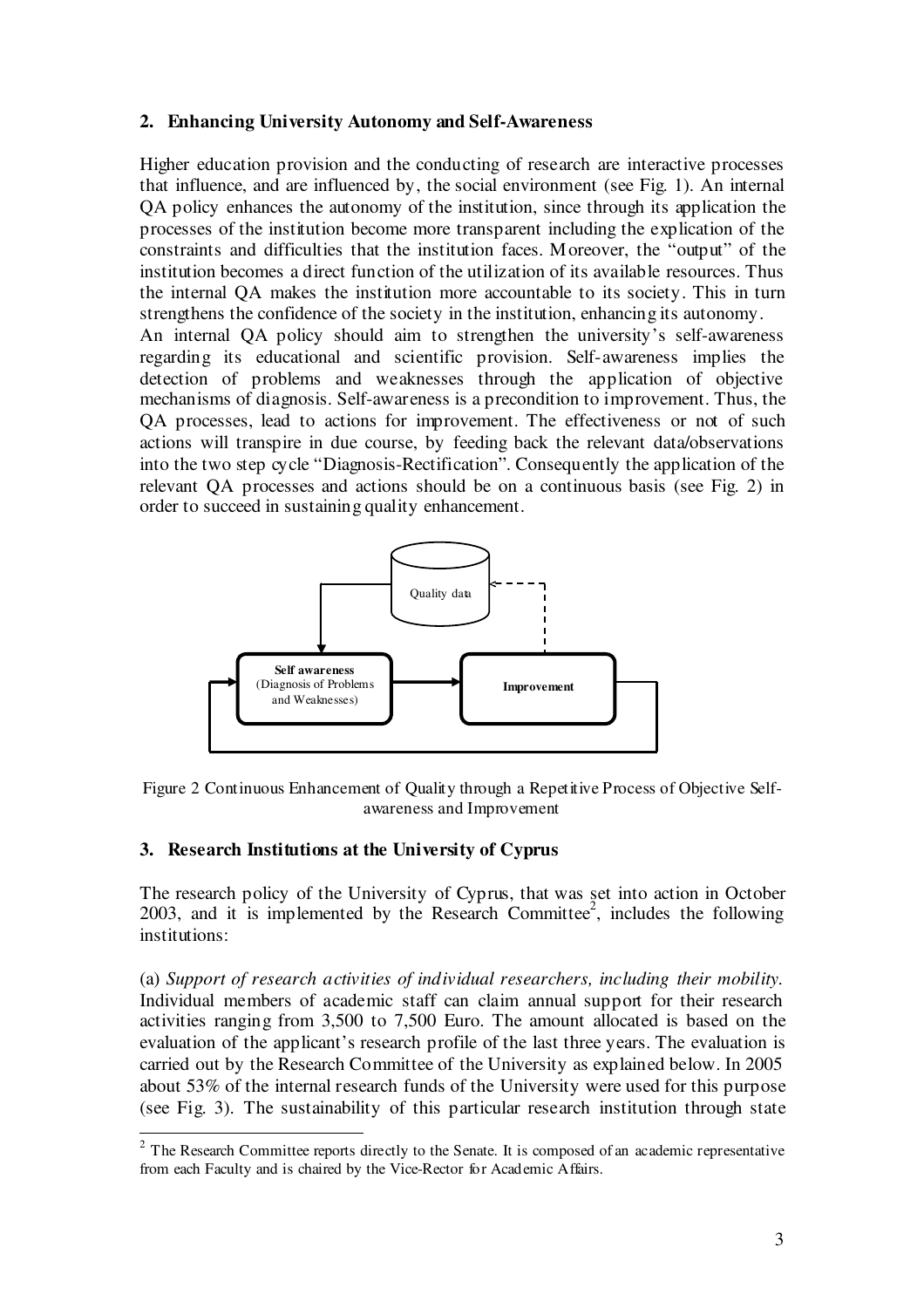funds is considered significant by the University. Amongst other things this institution supports the mobility of researchers, not only for attending scientific conferences and disseminating research results, but also for keeping in touch with their collaborators in Europe and elsewhere.

(b) *Start-up funds for newly appointed members of academic staf* . Within their first year of appointment new members can claim up to 85,000 Euro, to be expended within a period of two years. This institution aims to assist new members in setting up their fundamental research infrastructure, so that they can claim successfully external research funds. Exceptionally, this institution can be used to assist newcomers in fulfilling prior research commitments at their previous employment. In 2005, 30% of the internal funds were used to support this institution.



Figure 3 Internal Research Funds Distribution in 2005

(c) *Co-funding of external research projects.* This covers internal financial support for externally funded research projects, principally in terms of direct expenditure for purchasing major pieces of research equipment. In 2005, about 7% of the overall internal research funds were used for this purpose.

(d) *Internal research projects*. There are different types of internal research projects namely, (i) basic research projects, (ii) small-size, general projects, (iii) medium-size, general projects, (iv) large-size, interdisciplinary projects and (v) applied research projects. Depending on the type of a project, duration ranges from 1 to 4 years and annual budget from 25,000 to 100,000 Euro. In 2005, 10% of the internal funds were used for supporting internal projects.

(e) *Support of graduate students that are also researchers in funded projects*. Given the financial difficulties often faced by graduate students, in particular doctoral students, due to family and other responsibilities, that prevent them from attending their programs on a full time basis, this institution has been set up as an incentive for attracting and sustaining high quality graduate students. The institution was set in operation in the academic year 2006/07. At UOC, graduate fees range from 5,000 to 11,000 Euro, for the whole program. This new institution aims to cover the tuition fees of graduate students that are also researchers on funded projects.

In order to effectively apply the various institutions of the research policy it was necessary to enhance the University's administrative infrastructure for research with the recruitment of a number of new administrative officers and additional secretarial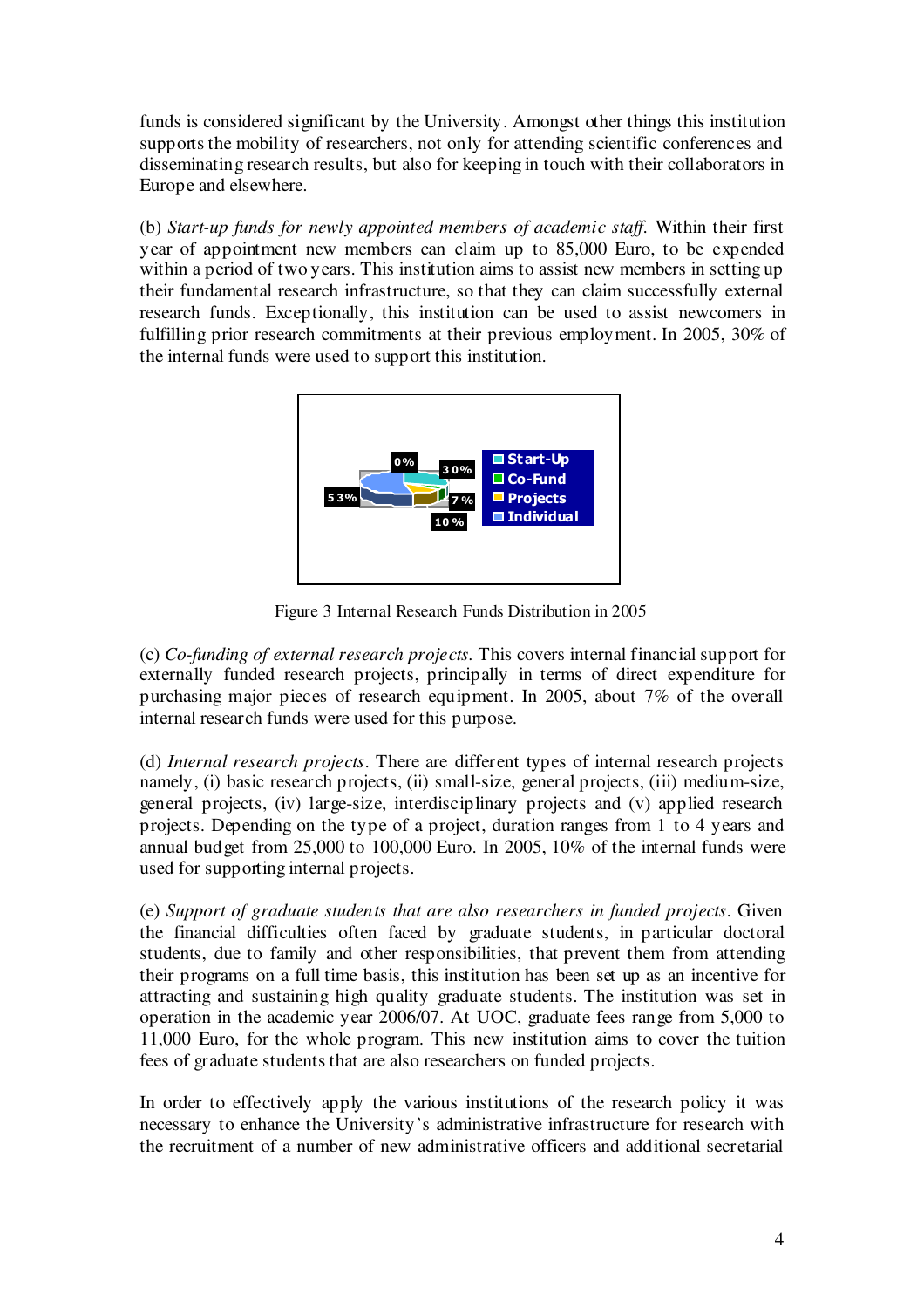support. In addition, the University has started operating its own office in Brussels for the promotion of European collaborations.

# **4. Internal Quality Assurance for Research: Policy and Mechanisms**

The University of Cyprus is a state university, depending critically on state funds. Although, in certain disciplines, the University has succeeded in attracting substantial external funds for research, still, at present, it depends almost entirely on the support of the state for the sustainability of the internal research institutions discussed above.<sup>3</sup> These institutions concern all disciplines. Being the oldest university in Cyprus, and the only tertiary education establishment in Cyprus with doctoral programs, UOC has a responsibility to support in a balanced way both basic/fundamental and applied research, and with respect to all disciplines. However, research profiling at the level of departments and schools is currently being discussed. The University's leadership is strongly committed to the research institutions presented above. This is why it is pushing forwards for the establishment of the internal quality culture, not only in research but in all other spheres of its activity, as a means of providing concrete evidence to the state of the significance of these institutions and their overall social impact, thus securing their sustainability through state support. As already pointed out, by becoming more accountable to the state stakeholders, the autonomy of the University is enhanced. There is ample evidence that the efforts so far are yielding results, since this year (2006) although most items of the University's state budget were either maintained to the same level as last year or even reduced, its budget for research has been increased. This is also an indication of the state's willingness to increase its overall investment in research, given the targets of the Lisbon strategy.

The current QA mechanisms for the internal research institutions are overviewed below. For each institution there are clearly specified and publicized criteria giving the preconditions and evaluation procedures for the given applications/proposals. In addition, there are criteria and mechanisms (i) for monitoring the utilization of the awarded research resources and (ii) for post evaluation on completion of the given tasks. Thus there are pre, ongoing and post, QA processes. For some institutions the ongoing and post QA processes are still under development. The pre QA processes are critical in the sense that they embody the quality-framework for the initial decisions. The ongoing and post QA processes feed back into the pre QA processes, so that subsequent experience in the actual deployment of a particular institution yields (quality-based) improvements in the initial decision stage.

- (a) *Individual research activities*:
	- Pre QA: An allocation is made on the basis of the researcher's scientific productivity and overall research profile of the last three years. The Research Committee is not in a position to judge in a strict scientific sense the quality of the publications of the researcher, and this was never the case (this year the Committee had to judge about 250 applications). However, it is in a position to accurately judge the overall picture of his/her research activities. Apart from the researcher's productivity in publications, the Committee considers his/her visibility in the relevant scientific community and overall mobility (participation/organizing of conferences, international collaborations, etc), the

<sup>&</sup>lt;sup>3</sup> Currently, the University's annual state budget for research is of the order of 3 million Euro.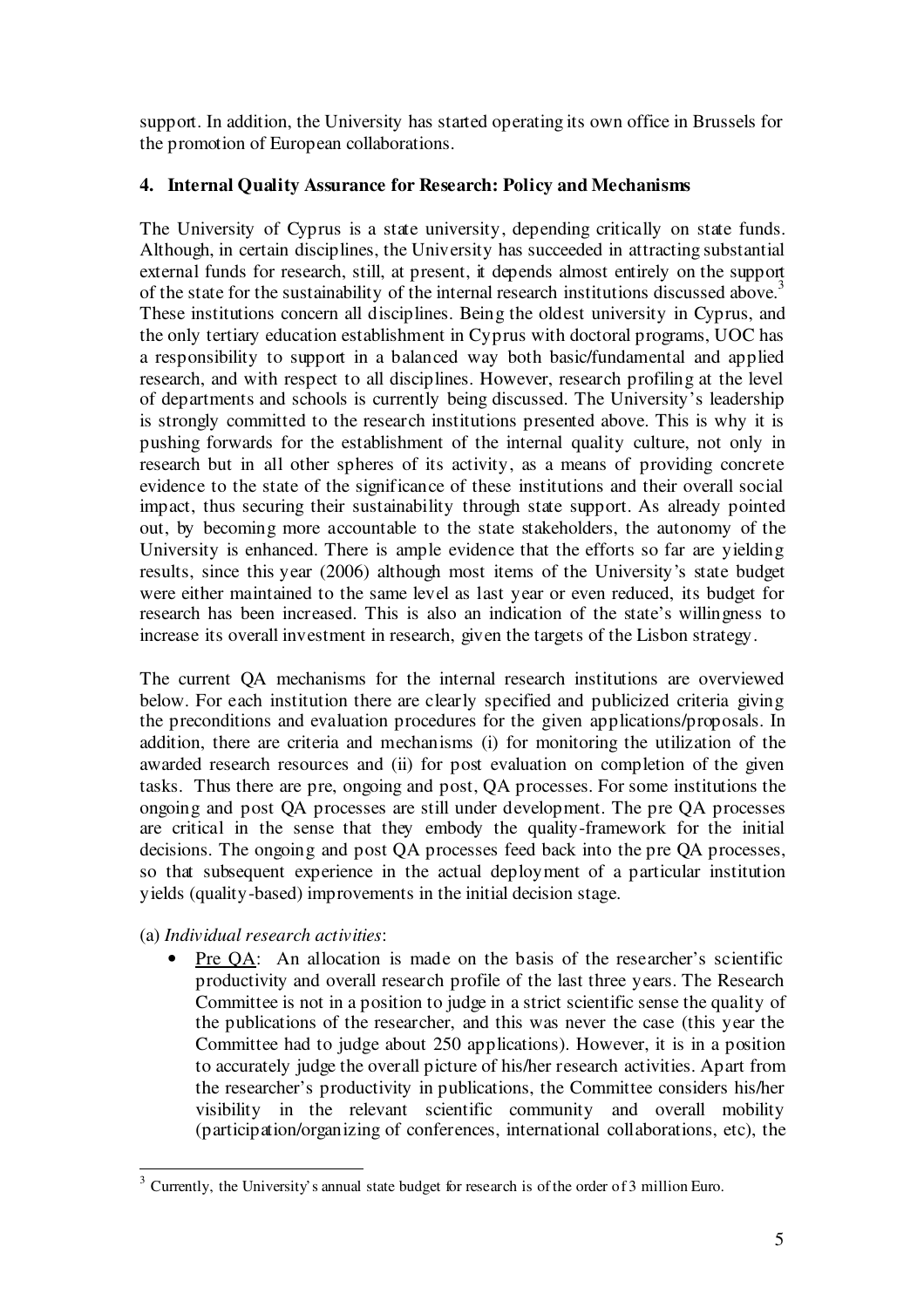employment of research assistants, the supervision of PhD students, and the successful completion of such programs, and the overall international presence of the researcher, e.g. through participation in externally funded projects. Finally an applicant gets a bonus, during his/her first three years of employment. The same benefit is bestowed to Departmental Chairs, Faculty Deans and Directors of Research Units.

- Ongoing OA: Given the amounts of funds allocated and the duration of time for their utilization (one year) the ongoing QA mechanisms simply ensure that all reimbursement claims are within the eligible costs and every claim is accompanied by all necessary documentary evidence.
- Post OA: Each new application for the following year must indicate how the funds allocated in the previous year were utilized. Given that there is a continuous feedback loop on the basis of a moving time-window spanning the past three years, no other post QA is deemed necessary. If a researcher systematically does not utilize his/her individual allocations to the maximum benefit for his/her activities and the overall good of the University, in due course this will transpire in his/her research profile and the relevant reductions in his/her allocations will ensue. Moreover, non-tenured staff is necessarily evaluated for promotion or dismissal at fixed time intervals.
- (b) *Start-up funds for new members of academic staf* :
	- Pre QA: A new member of staff has to apply within a year of the start of his/her appointment. The requested funds should be for developing fundamental research infrastructure (equipment, data banks, etc) that is expected to have usability within a relatively long time period. Technical support for setting up the equipment can also be requested, but not research assistantships. Applications are commented upon by Departmental Chairs and Faculty Deans. Apart from helping new staff in starting up their research at UOC, this institution aims (a) to promote the sharing of core research resources, and thus to avoid duplication, and (b) to cultivate collaborations within and across Departments and Faculties.
	- Ongoing OA: Within the period of developing the requested infrastructure (one to two years) the only quality control performed is to ensure that the allocated funds are utilized as approved, and that necessary revisions to the approved allocation are performed if (part of) the requested resources have been secured through other means.
	- Post QA: The post QA for the start-up funding institution is under discussion, and it could be at different levels. At the level of the individual, it is necessary to evaluate, say after three years since the setting up of the requested infrastructure, the return of the investment in a multi-dimensional fashion, e.g. external funding, research projects (external and/or internal), publications, graduate student supervision, etc. At the level of the University, a more global view of the overall investment should be adopted, focusing on the internal networking and collaborations promoted, the overall utilization and usability of the research infrastructures developed, and the life time of the acquired fundamental research resources. This post QA is likely to involve external experts.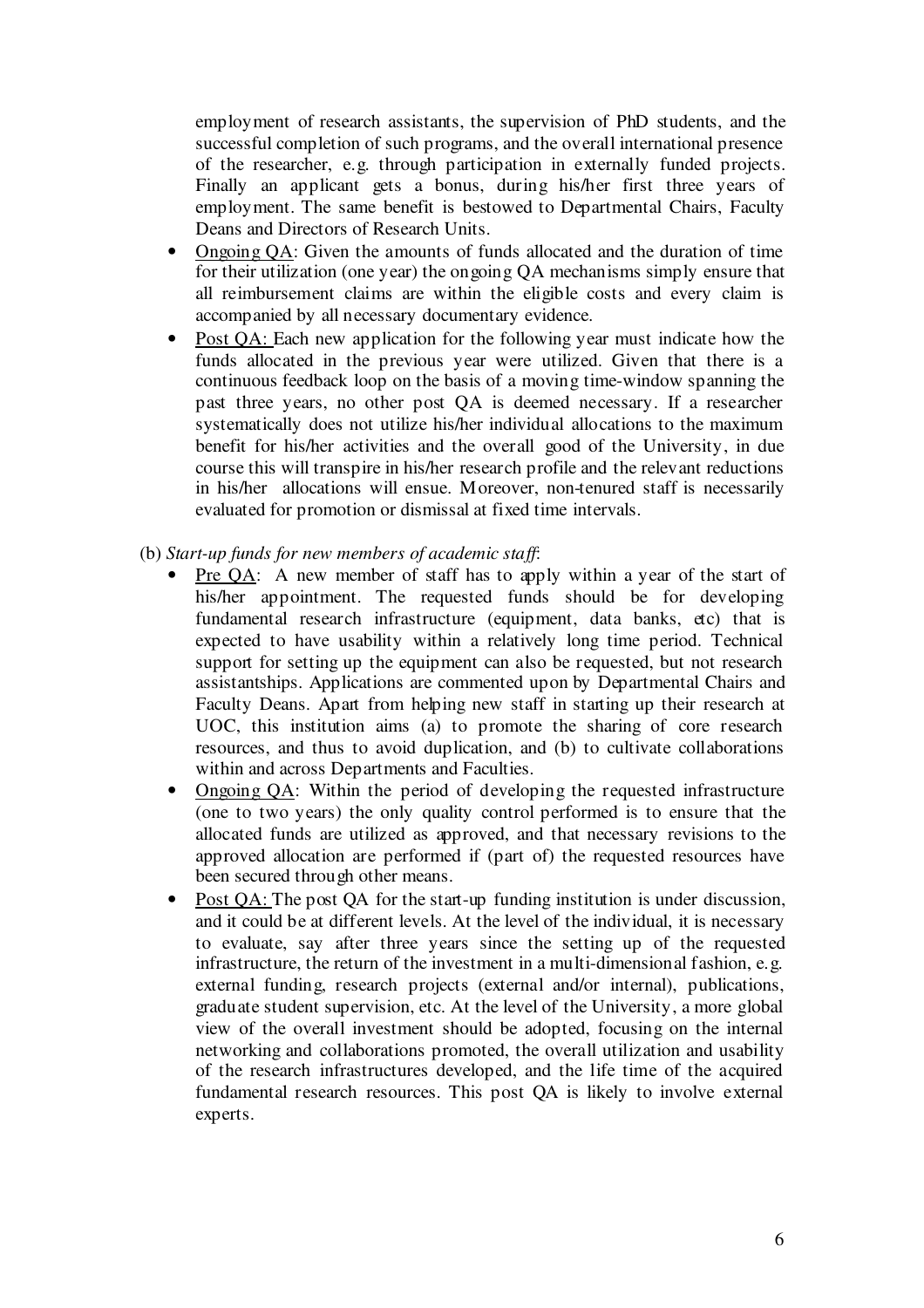- (c) *Co-funding of external research projects:*
	- Pre QA: The requested co-funding should be within the terms of the external funding body. In addition the requested direct co-funds should not exceed a certain percentage of the external funds and should be primarily for equipment. The general rule is that if a certain resource is absolutely necessary for the works of a project and the external funding body can cover for it, then it should not be requested through co-funding unless there are serious, exceptional circumstances. A preliminary approval should be secured from the Research Committee before submitting the project proposal.
	- Ongoing QA: The allocated funds are utilized as approved.
	- Post QA: The post QA mechanisms for this institution are under development. Their instigation is urgent given the rapidly increasing number of requests and the pressure on the Research Committee to approve them. The mechanisms should primarily focus on the return of the investments outside the particular projects, without overlooking the utilization of the obtained resources within the given projects (although the overall performance of an external project is the task of the funding body). The results of the post evaluation should be borne in mind in the context of subsequent requests for co-funding by the same individual. Furthermore, collective experience should feed back into the pre QA procedure, so that relevant improvements result.
- (d) *Internal research projects*:
	- Pre QA: Each type of internal project has its own necessary preconditions, e.g. basic research, or applied research of major impact to the society of Cyprus, or true inter-disciplinarity for large-size projects, etc. For each category there are explicit review forms. Each proposal is evaluated by at least two external independent assessors. Overall, the eligibility criteria for application and selection are well defined and publicized. For certain categories the competition is at the level of Faculties to ensure higher comparability and thus fairness.
	- Ongoing QA: An approved internal project is accompanied by an analytical budget that should be adhered to; any changes should be approved first by the Research Committee. At the end of each year a progress report needs to be submitted and a more detailed final report should be submitted within a short period after the completion of the project. The reports (intermediate and final) should clearly indicate the results so far (publications, products, etc.), and give a cost statement. The ongoing QA for internal projects, especially those projects of a longer duration and more substantial funding is in need of considerable strengthening, a topic of current discussion. This on its own would require additional resources, both in terms of the local administrative infrastructure, but also for utilizing external experts.
	- Post QA: The final project reports and their accompanying documents constitute the material for the post QA of internal projects. The relevant mechanisms are currently under development. These should include feedback loops in the sense that a successful project should count in favor of a subsequent project application by the same candidate, whilst an unsuccessful project, especially if there is no justification for the lack of success, should count against. Needless to say it is necessary to define "success" and "failure" in this context. Since the instigation of the QA measures, both the number and quality of the submitted applications have substantially increased.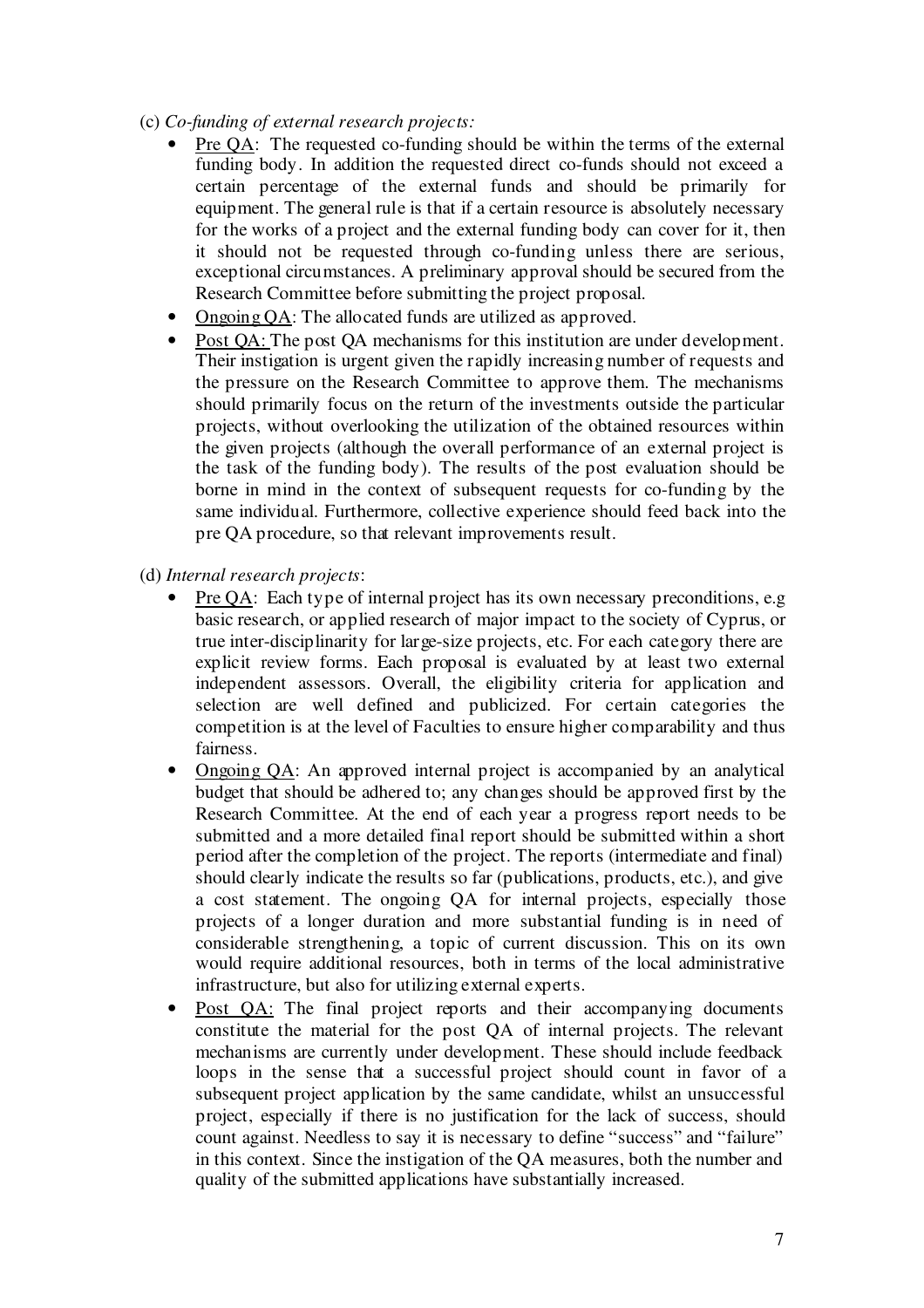(e) *Support of graduate students that are also researchers in funded projects*:

- Pre QA: The graduate student should still be within the normal duration of his/her program, his/her academic performance should be satisfactory and his/her contribution to the research project should be substantial. The Committee in charge of this institution is the Graduate Studies Committee.
- Ongoing QA: At the end of each of the intermediate years, the student is reevaluated.
- Post QA: The given mechanisms are under development. The collective results of the post QA of this institution should feed back into the institution per se, yielding necessary refinements.

(f) *Local administrative infrastructure for research*: The entire administrative infrastructure of the University including that for research is being evaluated on the basis of a TQM approach.

(g) *Brussels Of ice:* The Brussels Office has been operating for almost two years now. So far it has been entirely supported through own funds of the University. Whether or not it would be justifiable to maintain this Office and to expand its services to external partners in Cyprus will transpire through a process of internal QA that should objectively explicate the benefits of its operation, in relation to its costs. A decision has been taken to perform the first evaluation next year and the relevant process is under development.

# **5. Advantages and Barriers of Internal Quality Assurance Mechanisms**

The QA mechanisms discussed above function to quality-control the allocation of limited research resources. Each mechanism is characterized by (a) a set of evaluation criteria for the initial selection, (b) procedures for monitoring the utilization of the allocated resources and (c) means for evaluating the ultimate outcome on completion of the given research processes. The mechanisms aim to be transparent and meritbased and to be applied with consistency. The mechanisms themselves are also evaluated and reviewed for their appropriateness.

The perceived advantages of internal QA mechanisms for the management and allocation of research resources are the following: (a) Continuous quality enhancements in research by promoting merit-based competition and productivity in research, (b) the University is more accountable in its use of state funds, (c) the sustainability of the given research institutions is safeguarded, and (d) the University's autonomy is enhanced.

However there are also barriers. These are: (a) Establishing the appropriateness of the mechanisms in relation to the institutions they control, although having objective and well-defined criteria helps. (b) Likewise the necessary wide acceptability of the mechanisms will not result, if these are conceived as just additional overhead. (c) The application of the mechanisms should be time efficient. The work load involved should not defeat its purpose especially for resources that need to be utilized within a relatively short time period. (d) Finally the cost involved in applying the mechanisms should not outweigh their benefits, since this cost is deducted from the available research budget. A main item of cost concerns the use of external experts in the